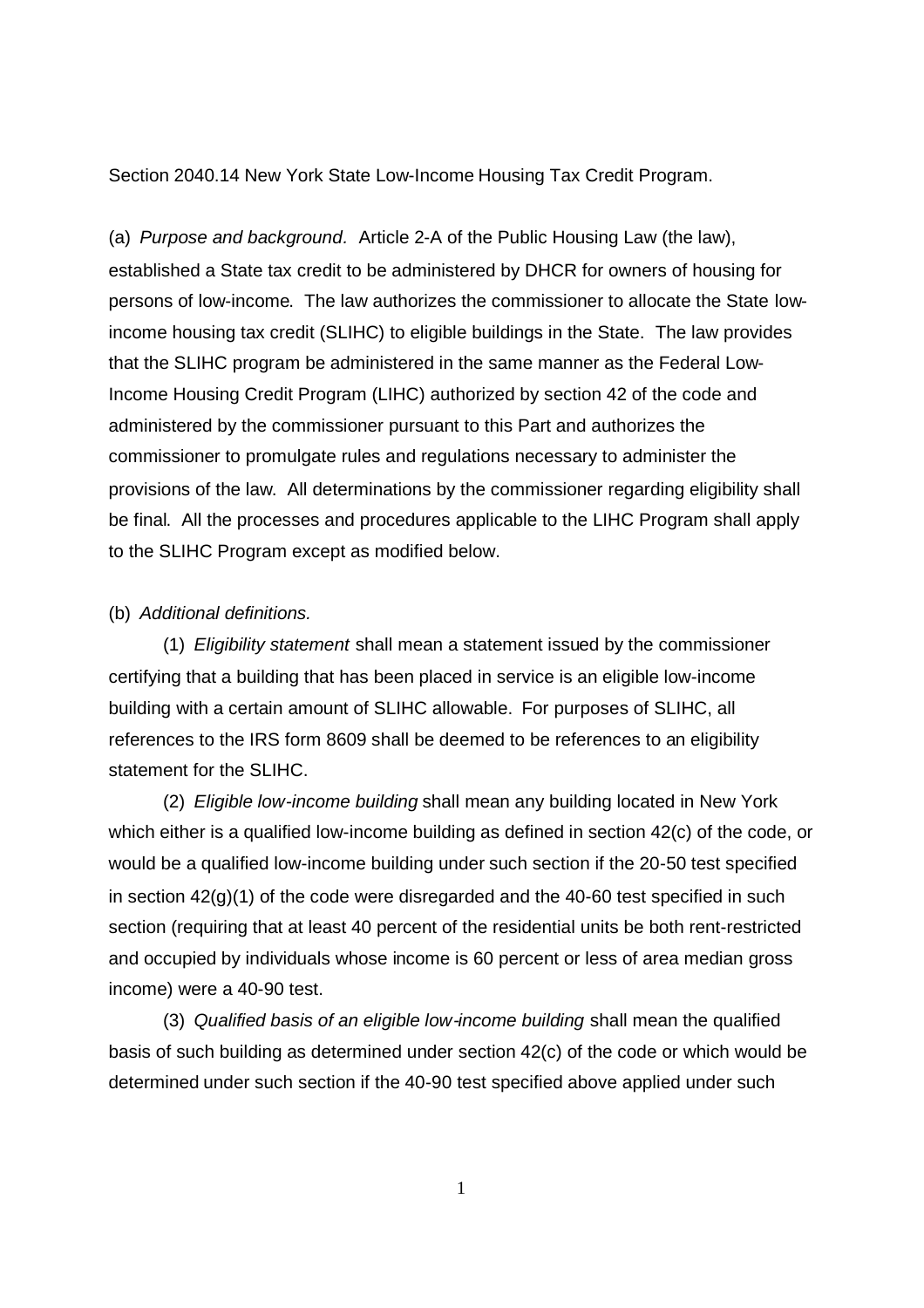section 42 to determine if such building were part of a qualified low-income housing project.

(4) *De minimus determination.* The Commissioner of Taxation and Finance in consultation with the commissioner may exempt from recapture any SLIHC which are allocated to a project or unit which is otherwise eligible but is not an eligible low-income building due to an error by the owner in calculating the low-income eligibility test.

(5) *Notice of noncompliance* shall mean a statement issued by the commissioner and sent to the project owner notifying the project owner that the project is not in compliance with the provisions of this section. For the purposes of SLIHC, all references to IRS form 8823 shall be deemed references to the notice of noncompliance.

(c) *Funding rounds.* A notice of credit availability will be issued by the DHCR within six months of enactment of statute providing credit allocation authority. Such notice shall remain in effect until such time as the SLIHC credit allocation authority is expended or expired.

(d) *Project scoring and ranking criteria.* Project applications which pass threshold eligibility review shall be scored based upon the following criteria. The scoring criteria are listed below in descending order according to the relative weight given to each criteria:

(1) Community impact/revitalization (maximum of 15 points). Scored on the extent the project provides affordable housing in an area that meets the following criteria:

(i) limited or no subsidized affordable housing production and an unmet demand for affordable housing in the past 10 years within the primary market area of the proposed location of the project (5 points);

(ii) strong housing market as evidenced by a vacancy rate of less than 5 percent for comparable units in the primary market area (5 points);

(iii) the project is part of a comprehensive community revitalization plan which includes the use or reuse of existing buildings, which may include the historic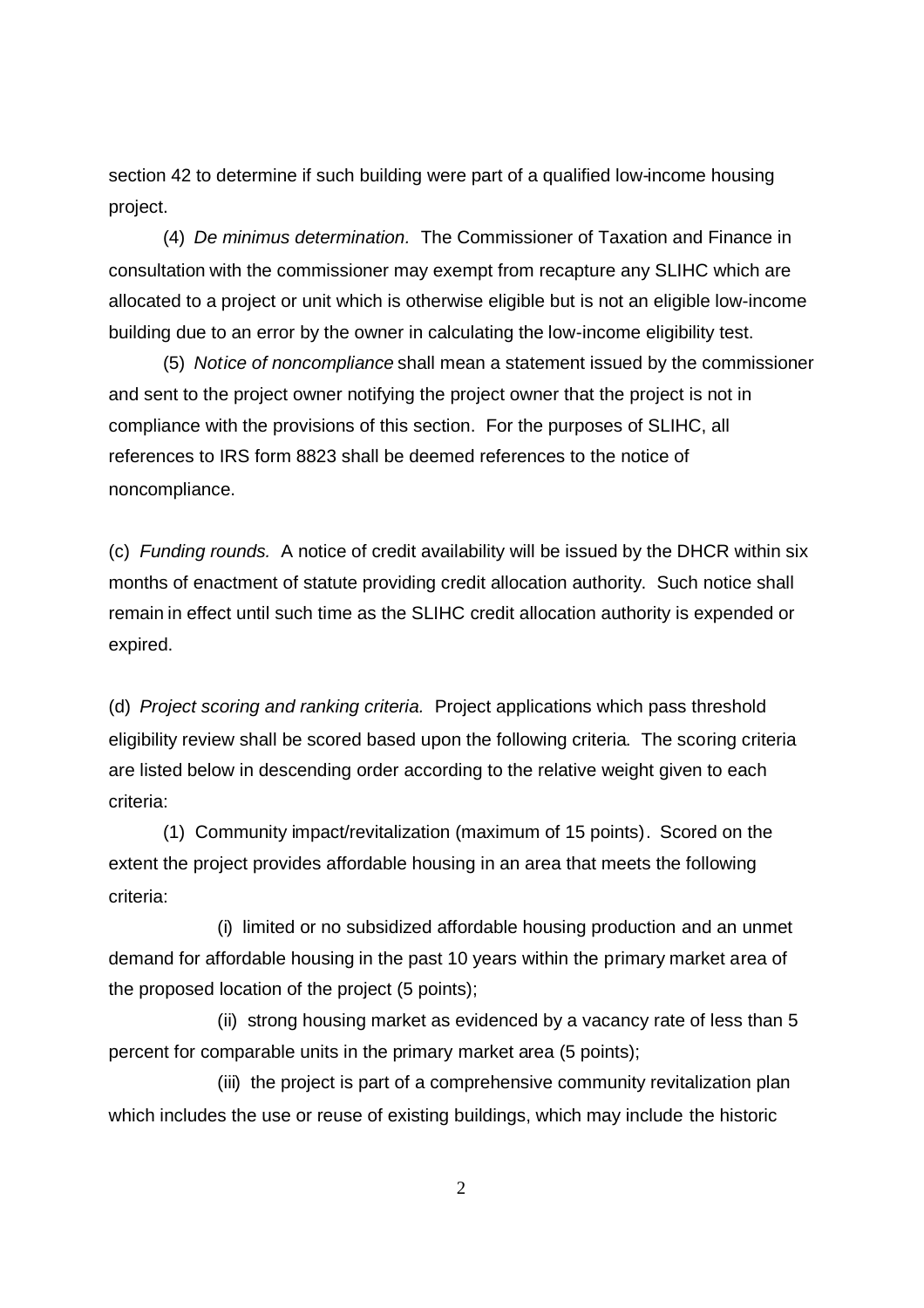rehabilitation of existing buildings, and addresses employment, educational, cultural and recreational opportunities within the community (5 points);

(iv) is supported by the implementation of significant measures including but not limited to infrastructure improvements, real property tax relief and rezoning (5 points).

(2) Financial leveraging (13 points). Scored to the extent that other funding sources (not including a deferred developer's fee) finance a portion of the project's total development cost, including but not limited to sources such as:

(i) permanent funding from sources other than the division or HTFC;

(ii) the donation of land and/or building(s);

(iii) the provision of a long term lease at a nominal amount;

(iv) the net syndication proceeds as a proportion of the total credit requested; and/or

(v) the amount of credit requested per unit adjusted for unit size.

(3) Sponsor characteristics (10 points). Scored on the applicant's development and management team experience in the timely development and completion of lowincome housing within approved development budgets, and the management of such housing within approved operating budgets in a manner consistent with all statutes, regulations and policies.

(4) Green Building (10 points). Scored to the extent the project provides:

(i) the following sustainable development measures (up to 7 points):

(a) submission of a green development plan outlining an integrated design approach for the operation and development of the project;

(b) smart site location characterized by: 1) close proximity to existing development, infrastructure, community services and retail facilities; 2) close proximity to public transit services; 3) nondisturbance of wetlands, critical habitat, steep slopes, prime farmland or park land; 4) compact densities for new construction; and 5) for new construction, building orientation maximizing use of passive solar heating/cooling;

(c) sidewalks linking the project to public spaces, open spaces and adjacent development;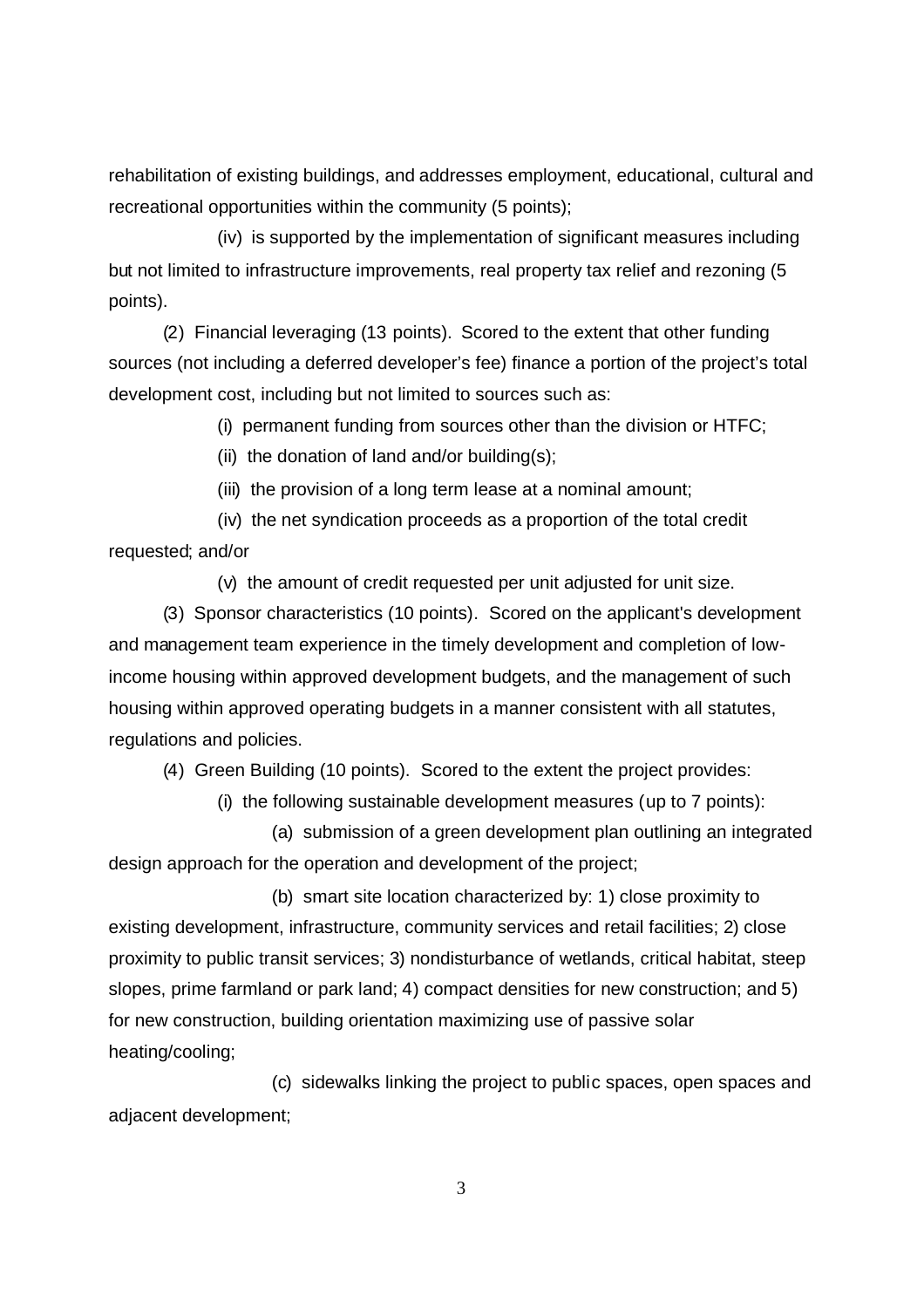(d) a Phase I Environmental Site Assessment;

(e) a surface water management plan;

(f) use of alternative, non-toxic and safe materials and practices to minimize health impacts for residents and workers; and

(g) ventilation measures to promote healthy indoor air quality.

(ii) one (1) or more of the following additional sustainable development measures (3 points):

(a) project is located on a brownfield, grayfield or adaptive reuse site;

(b) installation of photovoltaic panels to provide at least 10 percent of the project's estimated electricity; or

(c) utilization of building products and techniques beneficial to the environment.

(5) Income mixture (8 points). Scored on the extent affordable housing opportunities are provided to different income levels (*i.e*., above 90 percent of area median income, 60 percent to 50 percent of area median income, 50 percent to 30 percent of area median income, below 30 percent of area median income) in addition to the units available to households between 60 percent and 90 percent of area median income.

(6) Long term affordability (7 points). Scored on the extent the applicant proposes to enter into an extended use agreement, which may include a commitment to convey ownership to a local non-profit organization, to operate the project as an eligible low-income building(s) for a period longer than 30 years.

(7) Fully accessible and adapted, move-in ready units (6 points). Scored on whether:

(i) at least 5 percent (rounded up to the next whole number) of the project units are fully accessible and adapted, move-in ready for person(s) who have a mobility impairment and the unit(s) will be marketed to households with at least one member who has a mobility impairment; and at least 2 percent (rounded up to the next whole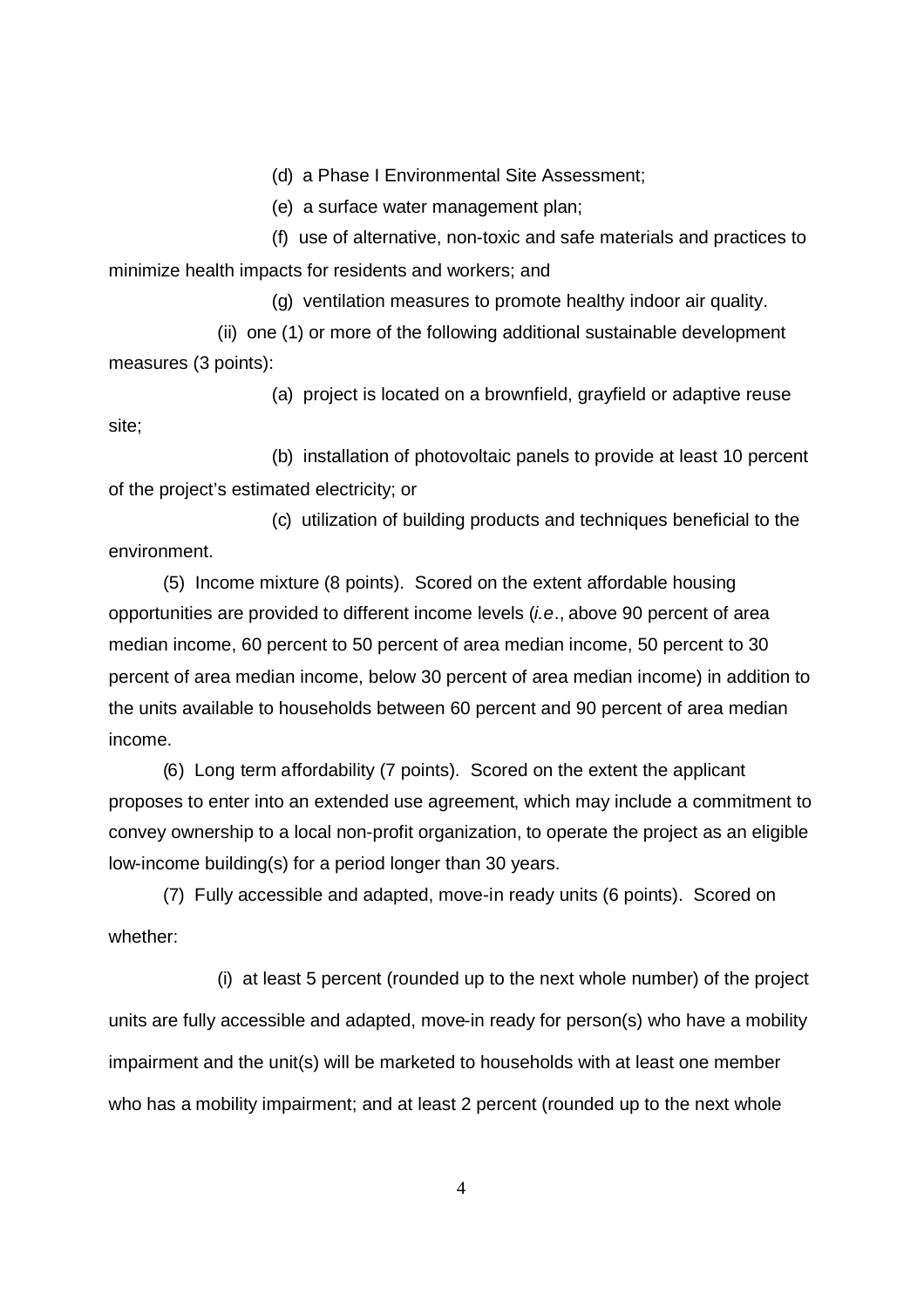number) of the project units are fully accessible and adapted, move-in ready for person(s) who have a hearing or vision impairment and the unit(s) will be marketed to households with at least one member who has a hearing or vision impairment (3 points); or

(ii) the percentages of units meeting the requirements of (i) above are equal to or exceed 10 percent and 4 percent (rounded up to the next whole number) respectively (a minimum of two units each)(6 points).

(8) Project readiness (5 points). Scored on the status of financing commitments.

(9) Energy efficiency (5 points). Scored to the extent the applicant demonstrates it will be eligible for, will participate in, and will meet the energy efficiency standards of the New York State Energy Research and Development Authority Multifamily Building Performance Program or the New York Energy Star Labeled Homes Program or, if the project is not eligible to participate in the aforementioned programs, demonstrates that the project will meet comparable energy efficiency standards.

(10) Persons with special needs (5 points). Scored if the project will give preference in tenant selection to persons with special needs for at least 15 percent of the DHCR-assisted units and whether the persons with special needs will be served by supportive services as evidenced by a comprehensive service plan and an agreement or commitment in writing with an experienced service provider.

(11) Marketing plan/public assistance (5 points). Scored on the extent preference in selection of tenants will be given to persons from public housing waiting lists or other existing waiting lists for subsidized housing and/or to persons and families whose current housing fails to meet basic standards of health and safety and who have little prospect of improving the condition of their housing except by residing in a project receiving SLIHC and the preference is evidenced by an enforceable agreement with the source of the referral.

(12) Individuals with children (5 points). Scored on the ratio of bedrooms to units in a project serving households with children.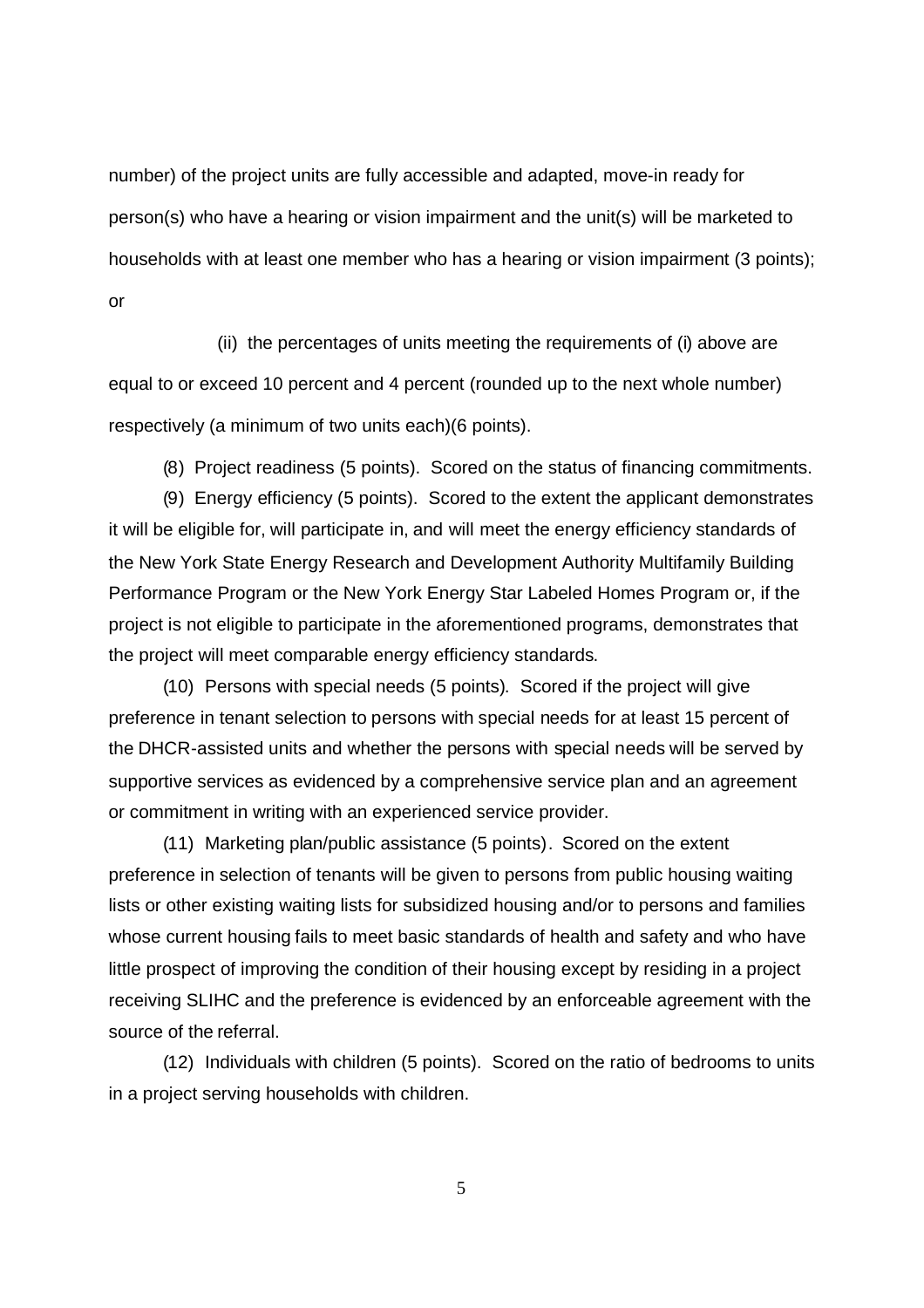(13) Participation of non-profit organizations (4 points). Scored on the extent of participation of a non-profit organization:

(i) whether a local non-profit organization or its for-profit wholly owned subsidary:

(a) has fostering of low-income housing as one of its tax-exempt purposes,

(b) is not affiliated, established or controlled by a for-profit entity,

and

(c) will serve as sole general partner of the limited

partnership/project owner or sole managing member of the limited liability company/project owner (4 points);

or

(ii) whether a local non-profit organization or its for-profit wholly owned subsidiary has a defined and substantive role in the development or management of the project through the extended use period (2 points);

or

(iii) whether a non-profit organization that does not qualify as a local nonprofit organization under section 2040.2(m), or its for-profit wholly owned subsidiary, has a defined and substantive role in the development or management of the project through the extended use period (1 point).

(14) Project amenities (2 points). Scored to the extent the project provides:

(i) access to discounted broadband internet service;

(ii) on-site Energy Star or equivalent laundry facilities or washer/dryer

hookups;

(iii) Energy Star central air-conditioning or the equivalent that will produce comparable energy efficiency or savings;

(iv) an outdoor recreational area or garden space;

(v) Energy Star dishwashers or the equivalent that will produce the same or comparable energy efficiency or savings; and/or

(vi) a computer lab.